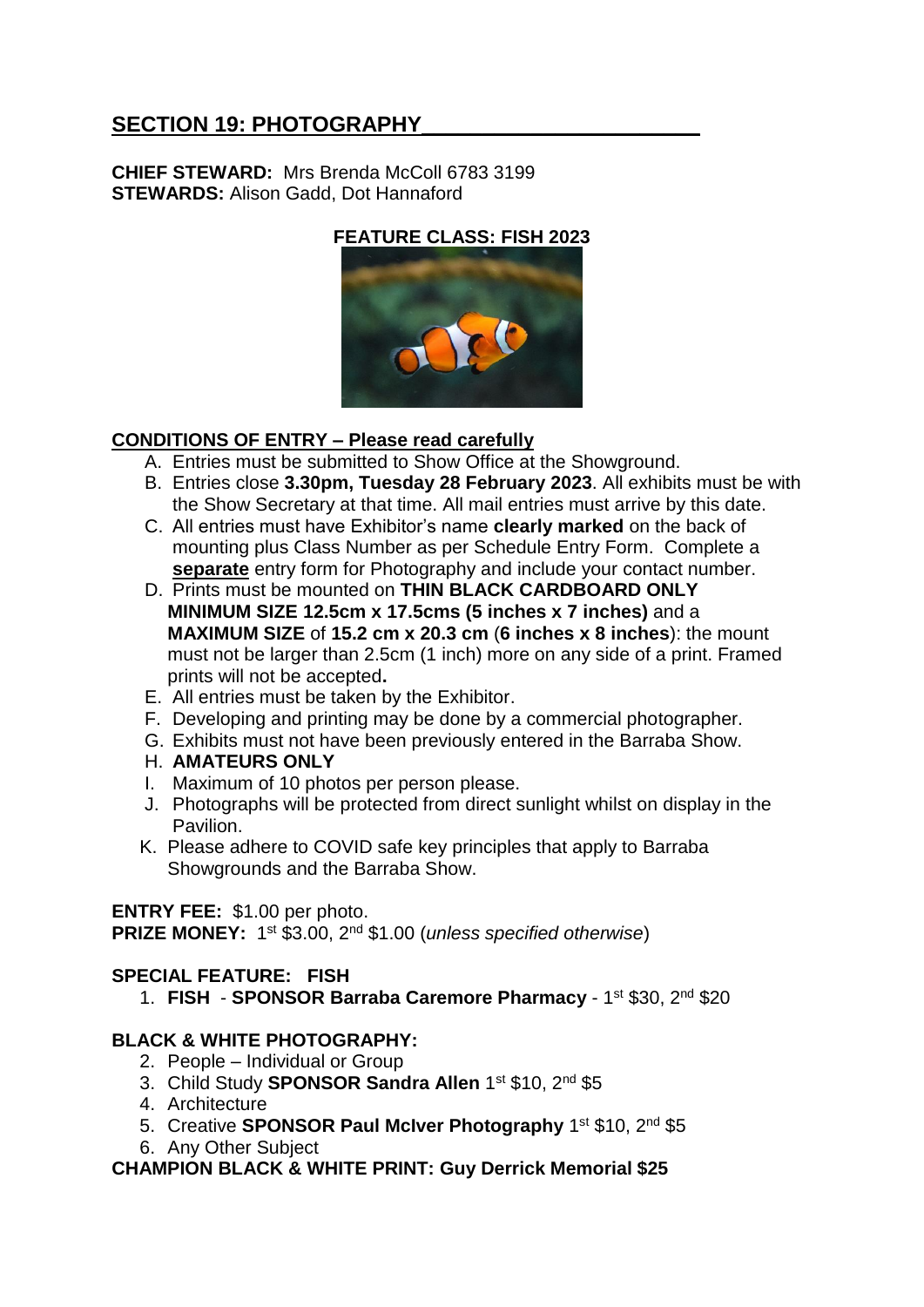### **COLOUR PHOTOGRAPHY:**

- 7. Australian travel photo **SPONSOR Wentworth Travel** 1<sup>st</sup> \$30 2<sup>nd</sup> \$20
- 8. People Individual or Group
- 9. Child Study
- 10. Animals & Pets **SPONSOR Nanette Bowman** 1 st \$10, 2nd \$5
- 11. Birds **SPONSOR Barraba Potters & Craft Guild** 1<sup>st</sup> \$10, 2<sup>nd</sup> \$5
	- 12. Flora (plants/flowers/trees etc)
- 13. Community Event 2022 **SPONSOR Chloe Renee Photography** 1<sup>st</sup> \$10, 2<sup>nd</sup> \$5
- 14. Rural SPONSOR Chloe Renee Photography 1<sup>st</sup> \$10, 2<sup>nd</sup> \$5
	- 15. Water Scapes (Sea, Waterfall, Lakes or Rivers)
	- 16. Landscapes
- 17. Sunset / Sunrise **SPONSOR Sue Retschlag** 1<sup>st</sup> \$10, 2<sup>nd</sup> \$5
- 18. Reflections **SPONSOR Chloe Renee Photography** 1<sup>st</sup> \$10, 2<sup>nd</sup> \$5
- 19. Any Other Subject **SPONSOR Barraba Shutter Bugs** 1<sup>st</sup>\$10, 2<sup>nd</sup> \$5
	- 20. Action (showing Movement)

### **CHAMPION COLOUR PRINT**: **Guy Derrick Memorial \$25 MOST SUCCESSFUL EXHIBITOR - COLOUR OR B & W: SPONSOR – Manilla Express Digital Print Kiosk \$25**

#### **PHOTOGRAPHY - SCHOOL SECTION: SPONSORS - Jennylyn King and Janene Randall**

#### **NOTES:**

- A. Age will be taken into consideration and must be marked on Entry.
- B. Open only for School Children.
- C. Entries **must be** taken by the Exhibitor.
- D. Computer generated prints will be accepted.

#### **Primary Section:**

- 21. Colour Print, any subject Primary 1<sup>st</sup> \$10, 2<sup>nd</sup> \$5
- 22. Black/White print any subject Primary 1<sup>st</sup> \$10, 2<sup>nd</sup> \$5
- 23. Mobile phone photo, any subject Primary 1<sup>st</sup> \$10, 2<sup>nd</sup> \$5

#### **Secondary Section:**

- 24. Colour Print, any subject Secondary 1<sup>st</sup> \$10, 2<sup>nd</sup> \$5
- 25. Black/White print, any subject Secondary 1<sup>st</sup> \$10, 2<sup>nd</sup> \$5
- 26. Mobile phone photo, any subject Secondary 1<sup>st</sup> \$10, 2<sup>nd</sup> \$5

#### **CHAMPION SCHOOL PHOTOGRAPHIC ENTRY: SPONSOR - Janene Randall \$25 MOST SUCCESSFUL SCHOOL EXHIBITOR**: **SPONSOR - Mrs Daisy Groth \$10**

#### **GRAND CHAMPION PHOTO (over ALL classes): SPONSOR - Rocky Glen Ag \$50**

## **FEATURE CLASS FOR 2024:**